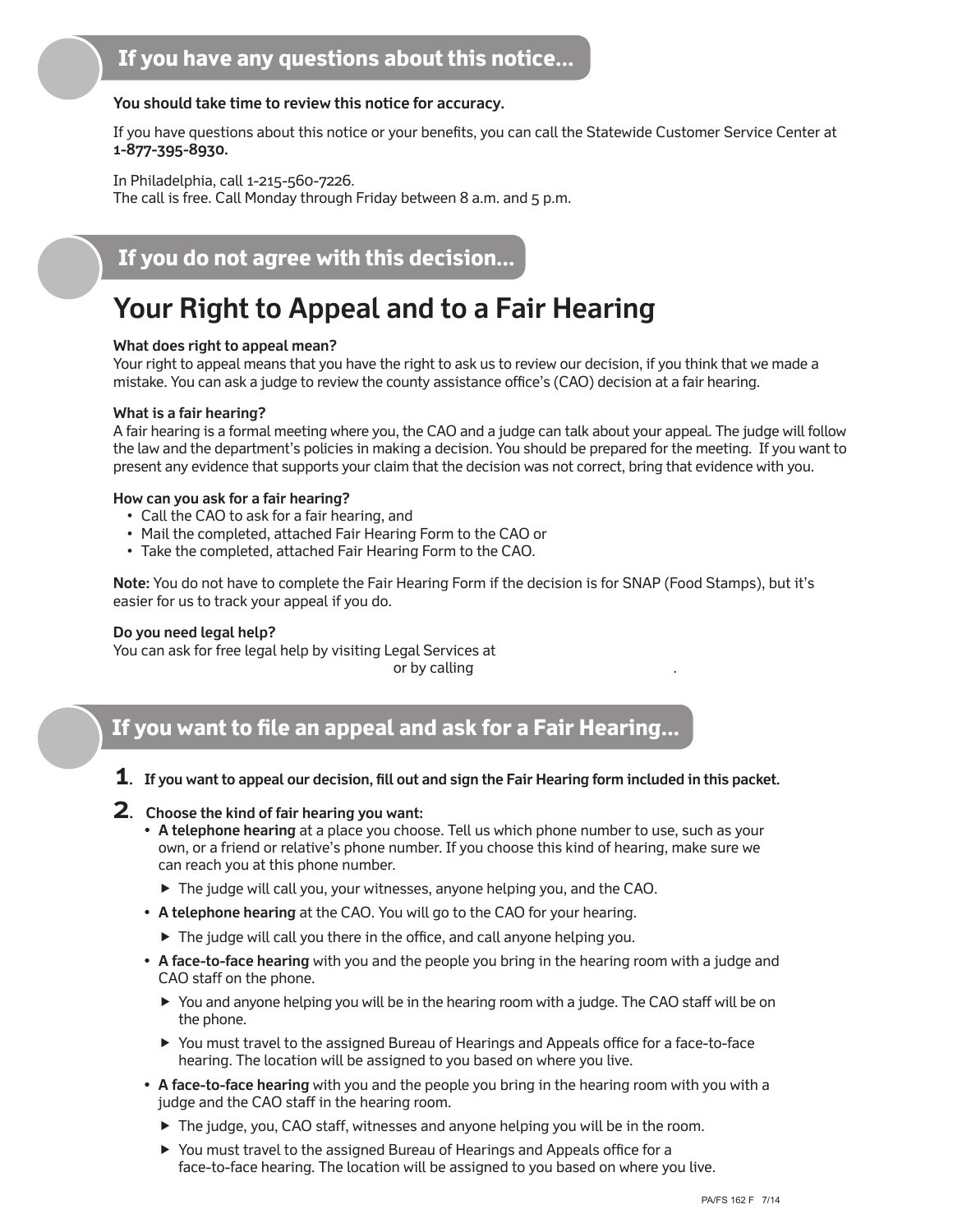**3. Mail the form to:**

 **or give this form to the CAO.**

- **a. For Cash Assistance, Health Care, LIHEAP or SSP,** you must mail or give the form to the CAO **within 30 days** of the mailing date on your letter.
- **b. If you are applying for SNAP** and you do not agree with the decision, you must mail, call or give the form to the CAO within 90 days of the mailing date on your letter.
- **c. If you already get SNAP** and you do not agree with the decision, you must mail, call or give the form to the CAO within 90 days of the first day of the month that your benefits change.

#### **Reminder: You may continue to receive your benefits while you wait for your fair hearing if:**

- 1. This letter tells you that your benefits will stop or be reduced; **and**
	- **•** This letter provides you a date to request an appeal and to continue your benefits while you wait for the Fair Hearing Decision; **and**
	- **•** Your request for appeal is received or postmarked by that date and you do not waive continuation of benefits; **OR**
- 2. This letter tells you that your benefits will stop or be reduced; **and**
	- **•** The reason for this change is because of information you provided on a semiannual reporting form; **and**
	- **•** Your request for appeal is received or postmarked within 10 days of the mailing date on this letter and you do not waive continuation of benefits.

### **Get ready for a hearing...**

#### **Can you talk with us before the fair hearing?**

Yes. You will get a letter from the CAO asking if you want to meet before the fair hearing takes place. A meeting before the hearing is called a pre-hearing conference. This meeting will not delay or replace your fair hearing. You can use this meeting to tell us if you have information that you think might change our decision. You can bring someone to speak for you if you want to.

#### **Can you get a copy of any information we used to make our decision?**

Yes. You can ask for a copy of all the documents that will be used at the hearing.

#### **Who can come to the hearing?**

You can bring anyone to the hearing, such as witnesses who might have information. You can speak for yourself or bring someone to speak for you who knows more about the rules of the program.

#### **What if you speak another language, are deaf or have another disability?**

You can ask for an interpreter to be at the fair hearing, or other assistance, on the attached Fair Hearing Form. This is a free service. You may bring a friend or relative to help you at the hearing, but the department will provide the official interpreter.

### **At the hearing...**

#### **What happens at a fair hearing?**

You will have time to tell the judge your side of the case. Someone can speak for you (if you want), and your witnesses can speak. You may show documents to the judge.

#### **When will you know what the judge decides?**

The judge will send you the decision within 90 days (within 60 days for SNAP) of the day you asked for the hearing.

You may have to pay back some or all of the benefits you got while waiting for your hearing.

#### **What happens if the judge decides the CAO is right?**

If the judge decides that the CAO made the right decision, your benefits will change or stop.

 You may have to pay back some or all of the benefits you got while waiting for your hearing.

#### **What if you do not agree with the judge's decision?**

You can appeal again. The judge's decision letter will tell you how to appeal.